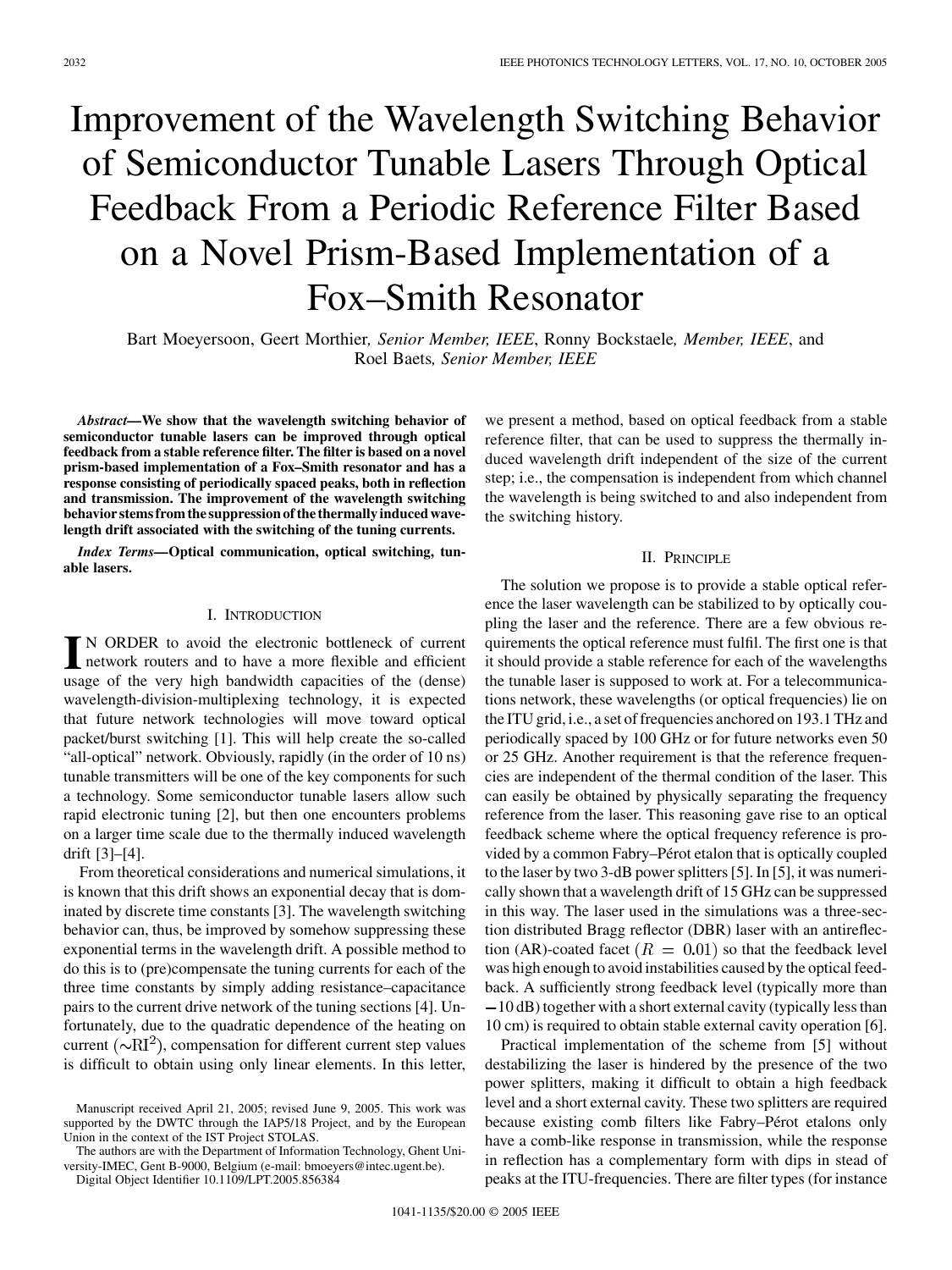

Fig. 1. Schematic representation of the coupling of a semiconductor (tunable) laser with the filter through a ball lens (diameter  $= 2$  mm, focal distance  $=$ 0:11 mm).

based on fiber Bragg gratings) that have a comb-like response in reflection, but since these filters have the complementary response with dips in transmission, one still needs one extra power splitter to obtain a reasonable output power from the laser. Furthermore, fiber Bragg grating based filters are usually quite long (a few centimeters or more).

#### III. DESCRIPTION OF FILTER

For the reasons mentioned above, we opted to develop a filter with peaks at the same (ITU) frequencies both in reflection and transmission and that is as short as possible. This filter is based on a novel prism-based implementation of a Fox–Smith resonator [[7\]](#page-2-0). The filter consists of two right-angle prisms with refractive index  $n$  and base length  $L$ , cemented together with ultraviolet-curable index-matching glue (a schematic representation of the filter can be seen on the right-hand side of Fig. 1). The only function of the upper prism is that the incident light can be horizontal for the beams reflecting in the lower prism to be perpendicular to the right facets of the lower prism and this without having to worry about total internal reflection on the air–glass interface (when the upper prism would not be present). For this reason, the front facet of the upper prism should be AR coated. After propagation through the upper prism, the beams will undergo multiple reflections in the bottom prism and the different reflections will interfere constructively or destructively depending on the frequency of the light, just like in a normal Fabry–Pérot etalon, except that in our structure there are three mirrors instead of two, namely the three facets of the lower prism. As in a classical Fabry–Pérot etalon, the mirrors on these three facets should be highly reflective in order to have a high finesse filter. To avoid that the first reflection of the incident light on the diagonal facet of the lower prism would reflect at the top facet of the upper prism, this facet should be AR-coated. The free spectral range (FSR) of the filter is determined by the refractive index  $n$  and the base length  $L$  of the prisms and is given by FSR  $= c/2 nL$ , with c the speed of light. It should be noted that the filter basically acts as a four-port device. The transmission to the (unused) output port at the top facet has periodic dips, while the transmission to the (unused) bottom facet port is similar in behavior to the transmission to the right facet. These output ports can be used for monitoring purposes so that an extra wavelength locker filter would not be required.

Fig. 2 shows the experimentally determined reflection and transmission response of the novel filter type. The prisms that we



Fig. 2. Experimentally determined reflection (broken line) and transmission (full line) response of the novel filter type.

used were standard available high-precision right-angle prisms made of BK7 material and with a base length of 3.2 mm. This gives rise to an FSR of around 32.5 GHz. The smallest available standard size for these high-precision right-angle prisms is 3.2 mm. In a network environment, a prism base length that corresponds with an FSR of 100 GHz (or 50 GHz) would be more desirable. In that case, the base length would be around 1 and 2 mm, respectively, and one would require custom-made prisms. The reflectivity of the different coated facets was  $R_{AR} = 0.0127$ for the two right facets of the top prism,  $R_{\rm HR}=0.98$  for the two right facets of the bottom prism, and  $R_S = 0.7$  for the diagonal facet of the bottom prism). From Fig. 2, it can be seen that both the reflection and transmission response have a comb-like behavior, i.e., they consist of a periodically spaced set of frequency peaks. The transmission peaks are so small, because the different reflection coefficients were chosen to have a sufficiently high reflection (on the filter peaks) back to the laser in order to be certain that we would obtain stable external cavity operation. Other values for the reflection and transmission (e.g., both 50% on the peaks) can be obtained by properly choosing the reflection coefficients of the coatings on the different facets.

# IV. EXPERIMENTAL RESULTS

Fig. 1 shows a schematic representation of the coupling of the laser with the filter through a ball lens. The laser is a three-section DBR tunable laser with an AR-coated facet and an output power of 5 mW for an active current  $I_a$  of 100 mA. The ball lens has a diameter of 2 mm and a focal distance of 0.1 mm. Both the ball lens and the prisms of the filter are low-cost standard components that are readily available. By developing this new filter type, we were able to keep the external cavity length below 10 cm. Even with a short external cavity, it is still required to ensure a sufficiently high feedback level. Therefore, good coupling of the laser with the filter is very important. Taking into account that the minimum coupling loss for the light from the laser to the filter and back into the laser will be 3 dB , we estimate that the feedback level ranges between  $-5$  and  $-7$  dB (near the filter peaks).

Fig. 3 shows a part of the experimentally obtained tuning table of the external cavity laser shown in Fig. 1. The lasing frequency (squares) and the sidemode suppression ratio (SMSR triangles) are shown versus the current  $I_r$  through the reflector section for  $I_a = 100$  mA and a phase current  $I_p = 2$  mA. It can be seen that the frequency plateaus are horizontal contrary